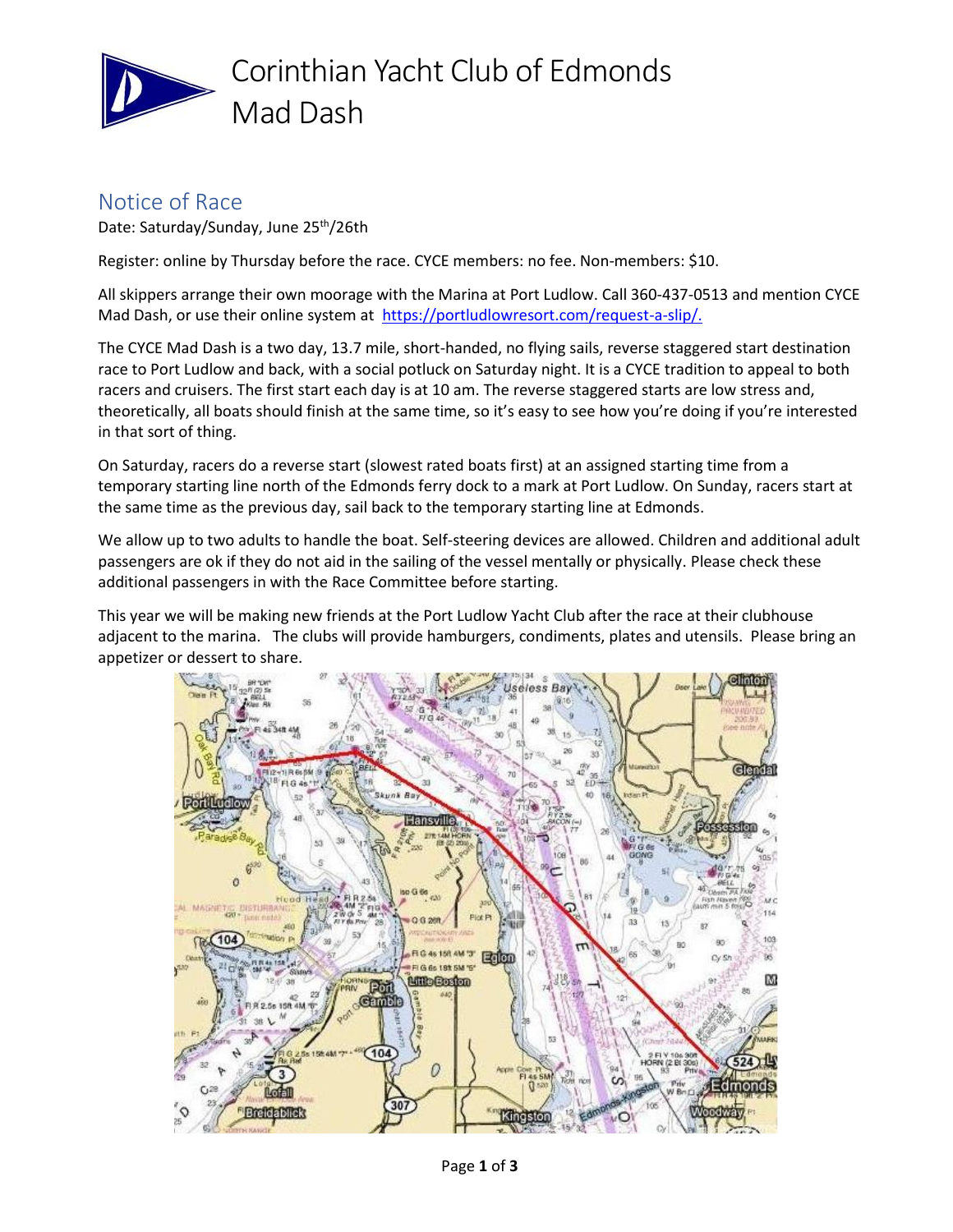

## Sailing Instructions

#### 1. Rules

This race is a single or double handed race. Flying sails are not allowed. Yachts are allowed to carry additional inactive passengers subject to prior review and acceptance by the Race Committee.

All races are governed by the current International Sailing Federation (ISAF) Racing Rules of Sailing (RRS), including US SAILING Prescriptions, except as amended by these General Sailing Instructions and Special Sailing Instructions. The general race instructions shall apply in the event of a conflict.

The race committee will monitor VHF Channel 72.

#### 2. Course

The start of the race on Saturday is north of the Edmonds ferry dock between the committee boat and a temporary start pin, which is also the finish pin on Sunday. The finish location on Saturday is between Red "2" (pilings) SE of Colvos Rocks and the committee boat. On Sunday, the start is between the piles Red "2" and the committee boat, and the finish pin is a temporary mark north of the Edmonds ferry dock (the start pin used Saturday.) The course distance is approximately 13.7nm.

#### 3. Start Sequence

Boats shall start in reverse order (slower boats starting first) based on PHRF time on distance ratings, which will be assigned by the day before the race. The official time is GPS time.

The starting sequence is as follows, with a horn sounded at each step:

- First warning 10 minutes prior to first start.
- Second warning 5 minutes prior to first start.
- Preparatory signal 4 minutes prior to first start.
- One minute signal 1 minutes prior to first start.
- First start 0 minutes
- Each subsequent start assigned based the rating of each boat.

A double sound signal is used as the over early signal.

#### 4. Start delays

A double sound signal and Code flag "AP" is used for a start delay.

If there is a delay, the race committee will delay 20 minutes, then begin the start sequence. All yachts shall add 30 minutes to their assigned start time.

For additional delays, the race committee will delay for one hour, with the start sequence begun at 10 minutes prior to the hour. All yachts shall add on additional hour to their assigned start time.